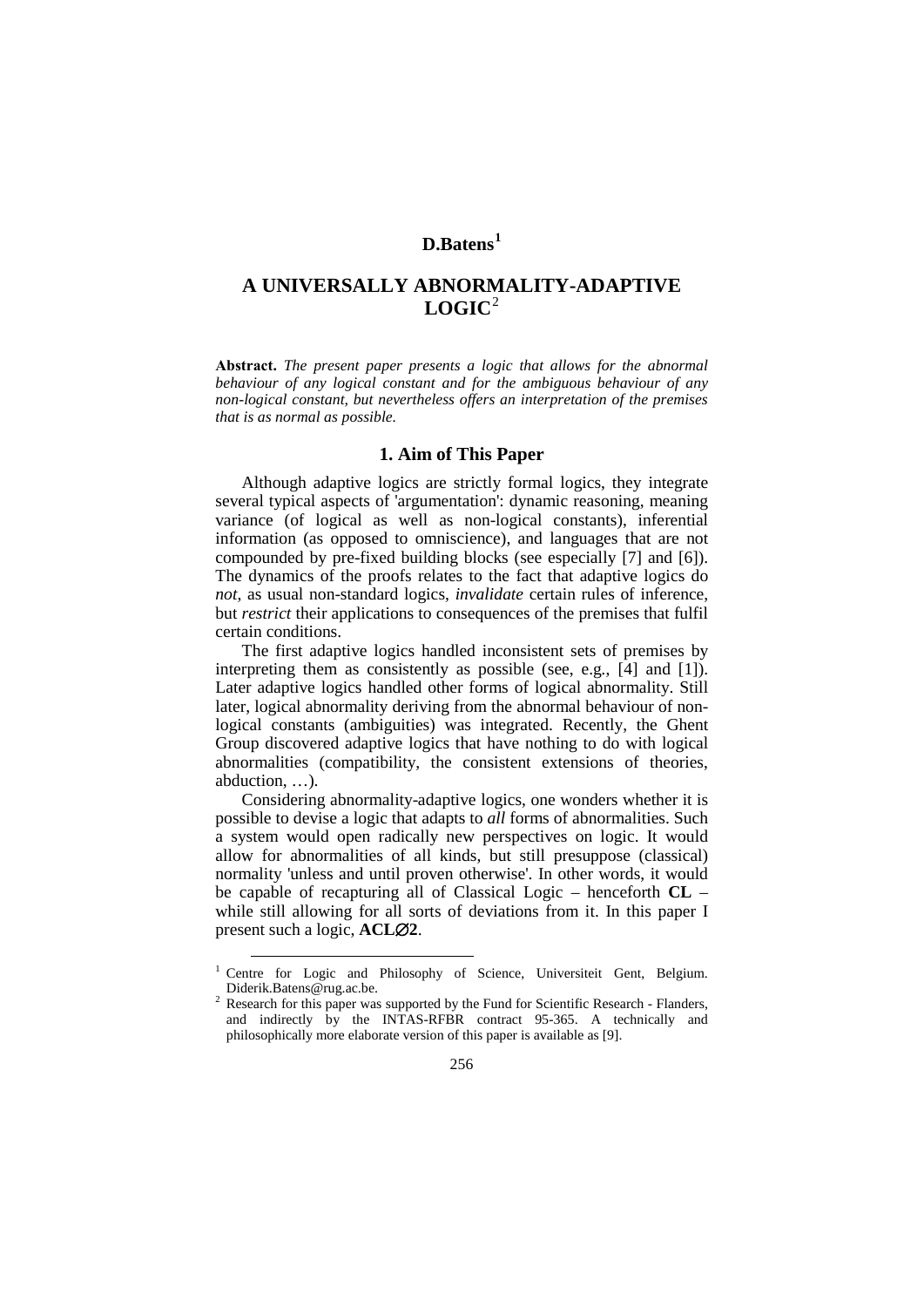One way of describing the situation is by saying that, in **ACL**∅**2**, *all* derivation is conditional. That *A* is derivable from Γ does not only depend on the intended meaning of the logical constants and on the intended meaning stability of the non-logical constants; it is also depends on whether the specific content of  $\Gamma$  does not rule out that intended meaning and that intended stability.

#### **2. Abnormality-Adaptive Logics**

The first formulation of adaptive logics (see [4] and [1]) was prooftheoretical. Later a decent adequate semantics was developed (see [2], [8], and elsewhere). Meanwhile, many inconsistency-adaptive logics have been studied (see [19], [21], [22], [15], [17], and [12]), their use to several domains of application has been shown (see [3], [7], [16], and [18]), and several other logics (some non-monotonic logics, see [5] and [15], and all consequence relations defined from the Rescher-Manor mechanism, see [12]) have been integrated. I refer to [11] for a survey.

Even if the dynamics aspects of the proofs are among the most fascinating aspects of adaptive logics, space limitations prevent me to describe them here. So, let me at least mention one central feature.

At the predicative level, adaptive logics are not only undecidable<sup>[3](#page-1-0)</sup>; for most of them, there is *no positive test* for derivability. Nevertheless, there are certain *criteria* that tell us, in specific cases, that a wff derived in a proof from  $\Gamma$  at a stage, is finally derived from  $\Gamma^4$  $\Gamma^4$ .

Where such criteria cannot be applied, it still can be demonstrated that derivability at a stage offers us the *best estimate* of the final consequences of the premises – best in view of the present under-standing of the premises as revealed in the proof<sup>[5](#page-1-2)</sup>.

An abnormality-adaptive logic is defined from a *lower limit logic* (a monotonic paraconsistent logic) and an *upper limit logic* (usually **CL**) by an adaptive *strategy*. The latter determines the way in which the logic reacts to an inconsistency (or a disjunction of inconsistencies). All abnormality-adaptive logics interpret a theory `as normaly as possible' this phrase is ambiguous and is specified by the strategy.

The semantic characterization proceeds in terms of the models from the lower limit logic (that include the models from the upper limit logic). From those models of  $\Gamma$  a subset is selected in view of the

 $\overline{a}$ 

<span id="page-1-1"></span><span id="page-1-0"></span><sup>&</sup>lt;sup>3</sup> The propositional fragments are just as decidable as that of **CL**.<br><sup>4</sup> While derivability at a stage is a dynamic notion, final derivability is as static as any of the usual inference relations.<br><sup>5</sup> Some proofs are `smarter' than others. Yet, a proof as it stands reveals an

<span id="page-1-2"></span>understanding of the premises (see [6]).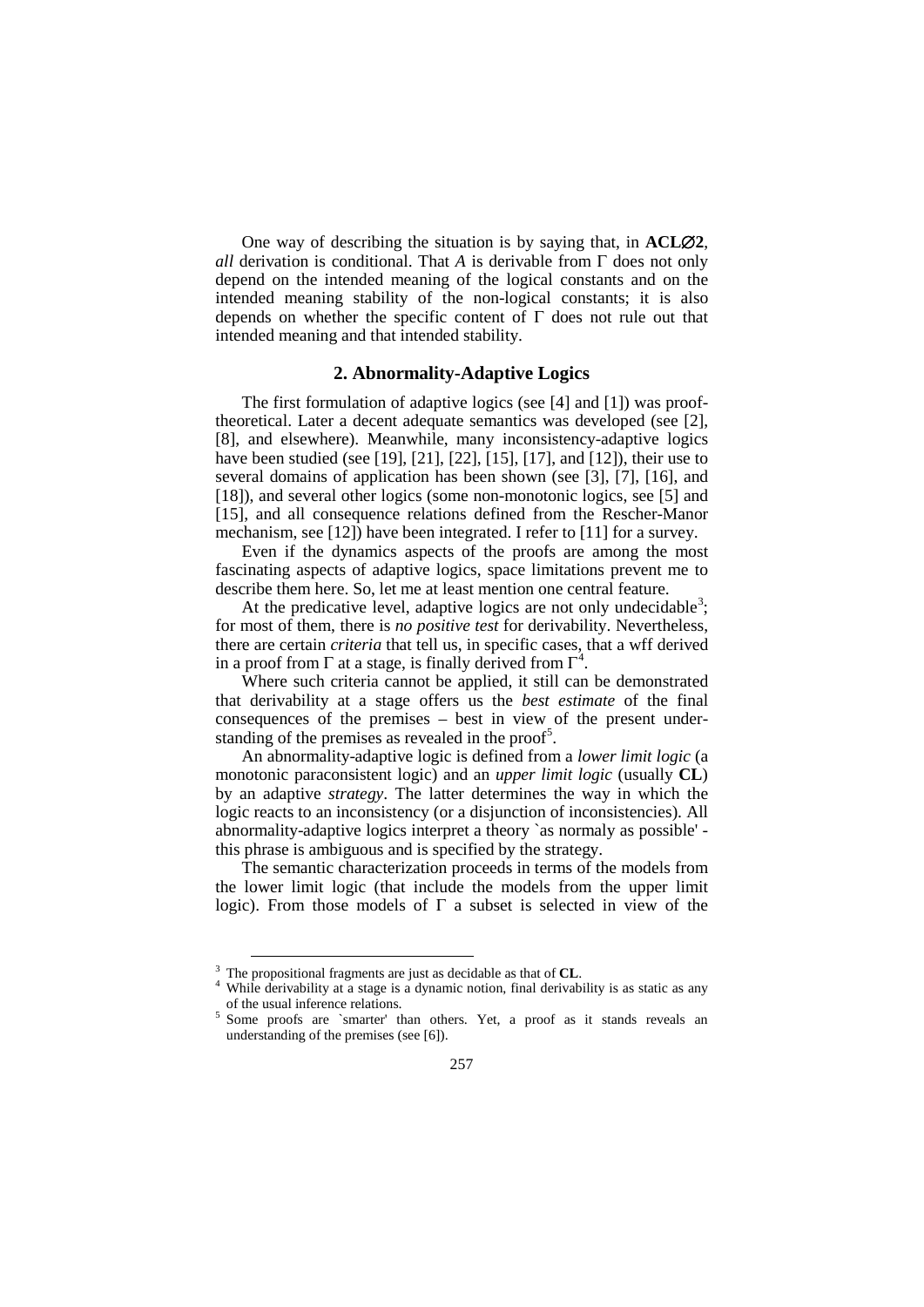strategy. The formulas true in all selected models are the adaptive consequences of  $\Gamma$  (those finally derivable from it).

As an example, consider the semantics for **ACLuN2**. Let *L* be the language of **CL**, with *S*, *C*, *V*, *Pr* , *F* and *W* the sets of sentential letters, individual constants, individual variables, predicative letters of rank *r*, and formulas and wffs respectively. In order to handle the quantifiers in a simple way, we extend  $L$  to  $L^+$  by introducing a set of pseudoconstants *O* that has at least the cardinality of the largest models we want to consider. Let  $W^+$  be the set of pseudo-wffs of  $L^+$  and let  $\sim W^+$  =  $\{\sim A \mid A \in W^+\}.$ 

A model  $M = \langle D, v \rangle$ , in which v is an interpretation of  $W^+$ , and hence of *W*, which is what we are interested in. The assignment function is defined by:

 $C1.1 \quad v: S \to \{0, 1\}$ 

 $C1.2$  *v* :  $C \cup O \rightarrow D$  (where  $D = \{v(\alpha) | \alpha \in C \cup O\}$ )

C1.3  $v: \mathbf{P}^r \to \wp(D^r)$  (the power set of the *r*-th Cartesian product of *D*)

 $C1.4 \quad v : \sim W^+ \rightarrow \{0, 1\}$ 

The valuation function  $v_M$  determined by *M* is defined as follows:

C2.1  $v_M : W^+ \to \{0, 1\}$ 

C2.2 where  $A \in S$ ,  $v_M(A) = v(A)$ ;  $v_M(\perp) = 0$ 

C2.3  $v_M(\pi' \alpha_1 ... \alpha_r) = 1$  iff  $\langle v(\alpha_1), ..., v(\alpha_r) \rangle \in v(\pi')$ 

C2.4  $v_M(\alpha = \beta) = 1$  iff  $v(\alpha) = v(\beta)$ 

C2.5  $v_M(\sim)A = 1$  iff  $v_M(A) = 0$  or  $v(\sim)A = 1$ 

C2.6  $v_M (A \supset B) = 1$  iff  $v_M(A) = 0$  or  $v_M(B) = 1$ 

C2.7 *v<sub>M</sub>*  $(A \wedge B) = 1$  iff  $v_M(A) = 1$  and  $v_M(B) = 1$ 

C2.8 
$$
v_M(A \vee B) = 1
$$
 iff  $v_M(A) = 1$  or  $v_M(B) = 1$ 

 $C2.9$  *v<sub>M</sub>*  $(A \equiv B) = 1$  iff  $v_M(A) = v_M(B)$ 

C2.10 
$$
v_M(\forall \alpha) A(\alpha) = 1
$$
 iff  $v_M(A(\beta)) = 1$  for all  $\beta \in \mathbb{C} \cup \mathbb{O}$ 

C2.11 
$$
v_M(\exists \alpha)A(\alpha)=1
$$
 iff  $v_M(A(\beta))=1$  for at least one  $\beta \in C \cup O$ 

Truth in a model, semantic consequence, and validity are defined as usual.

The inconsistency-adaptive logic **ACLuN2** is obtained from **CLuN** by the Minimal Abnormality Strategy. The abnormal part of a **CLuN**-model is defined as  $Ab(M) =_{df} {A \in F \mid v_M(\exists (A \land \neg A) = 1)},$ where ∃ denotes a sequence of existential quantifiers over all variables free in *A*.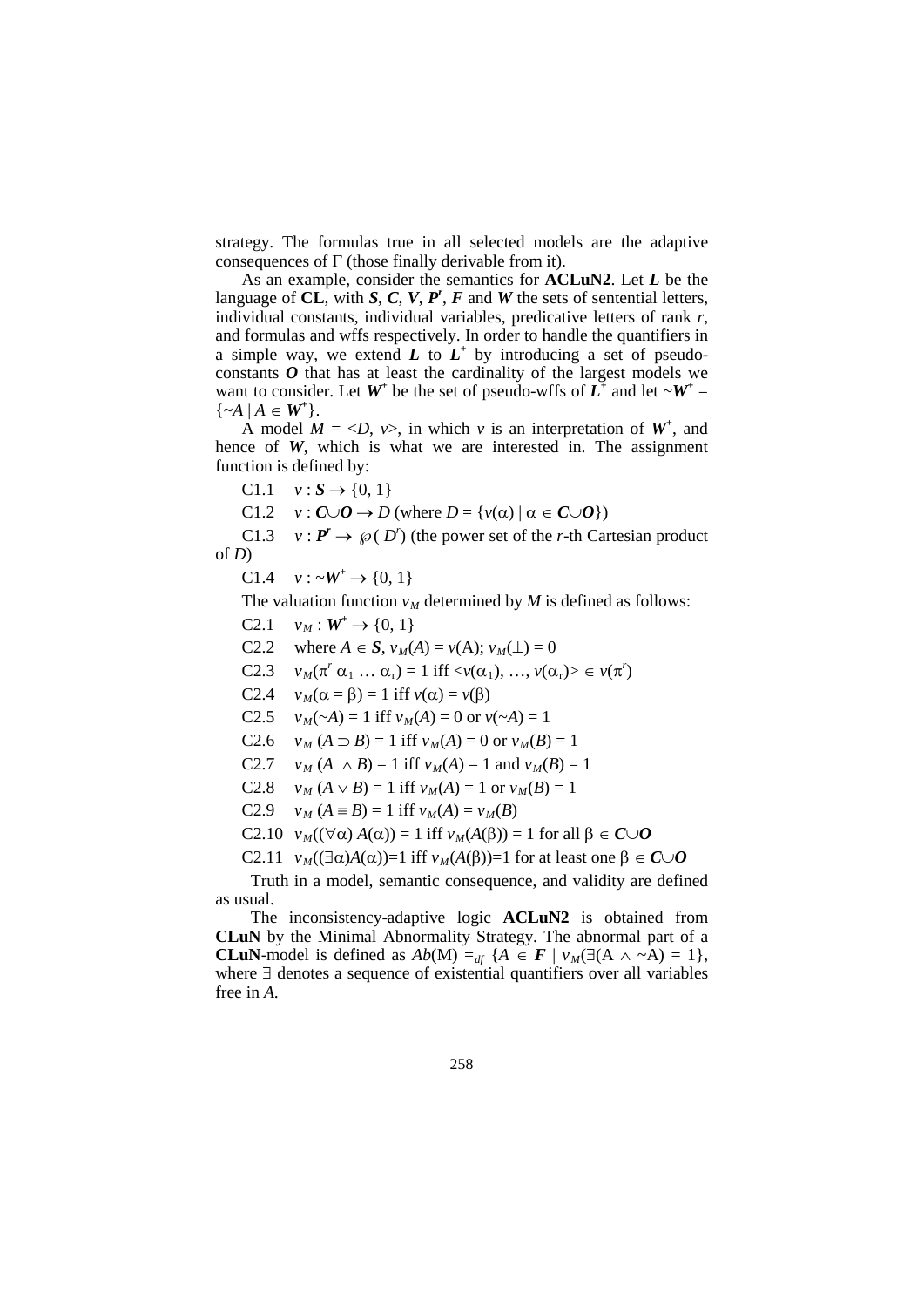**Definition 1** *A* **CLuN**-model *M* of Γ is a *minimally abnormal* model of Γ iff no **CluN-**model *M'* of Γ is such that *Ab*(*M'*) ⊂ *Ab*(*M*).

**Definition 2** Γ  $\models$   $\in$   $\in$   $\in$   $\in$   $\in$   $A$  iff *A* is true in all minimally abnormal models of Γ.

Apart from the Soundness and Strong Completeness of final derivability (see [8] for the definition) with respect to the semantics, many nice metaproperties have been proved. Proofs may be found in [8], [10], and some forthcoming papers. Some criteria for final derivability were obtained in view of tableau methods (see [13]), others in view of results of the block approach (see [6]).

The (negation-)incompleteness-adaptive logic that is the dual of **ACLuN2** is called **ACLaN2** and is obtained as follows. First we characterize **CLaN**, a logic allowing for g*a*ps rather than gl*u*ts with respect to *n*egation, by replacing in the semantics for **CLuN**:

 $C2.5 v_M(\sim) = 1$  iff  $v_M(A) = 0$  and  $v_M(\sim) = 1$ 

**ACLaN2** is obtained from **CLaN** by the Minimal Abnormality Strategy, where  $Ab(M) =_{df} \{A \in \mathbf{F} \mid v_M(\exists (A \vee \neg A) = 0)\}.$ 

There are other logical abnormalities. Let us consider gaps with respect to conjunction, as they occur in the logic called (by the same naming convention) **CLaC**. Define  $\hat{W}^+ = \{A \wedge B \mid A, B \in W^+\}$ , and accommodate the **CLuN**-semantics as follows. Clause C1.4 of the **CLuN**-semantics is replaced by

 $C1.4 v : \hat{W}^+ \to \{0, 1\}$ 

 $\overline{a}$ 

whereas C2.5 and C2.7 now become:

 $C2.5 v_M(\sim) = 1$  iff  $v_M(A) = 0$ 

 $C2.7 v_M(A \wedge B) = 1$  iff  $v_M(A) = v_M(B) = 1$  *and*  $v(A \wedge B) = 1$ 

The adaptive logic **ACLaC2** is obtained from the lower limit logic **CLaC** by the Minimal Abnormality Strategy. We use classical conjunction (defined, *e.g.*, as *A*  $\Pi$  *B* =  $d$ *f*  $\sim$   $(\sim$ *A*  $\vee$   $\sim$  *B*)) to define the abnormal part of a model *M*:  $Ab(M) = d_f$  { $A \wedge B \in F \mid v_M \in (A \Pi B \Pi B)$  $\sim(A \wedge B)) = 1$ , and adjust Definitions 1 and 2.

We may proceed similarly to allow for gluts or gaps with respect to other logical constants, and to devise a corresponding adaptive logic.

A somewhat different approach is to allow for *ambiguities* in the non-logical constants<sup>[6](#page-3-0)</sup>. Here, the difference between the lower limit logic and the upper limit logic is obtained by a difference in *interpretation* of the premises. The upper limit logic interprets them in the usual way, but the lower limit logic interprets them by considering

<span id="page-3-0"></span> $6$  The first such adaptive logic taking is presented in [20]. The subsequent presentation differs in several respects from the line followed in that paper.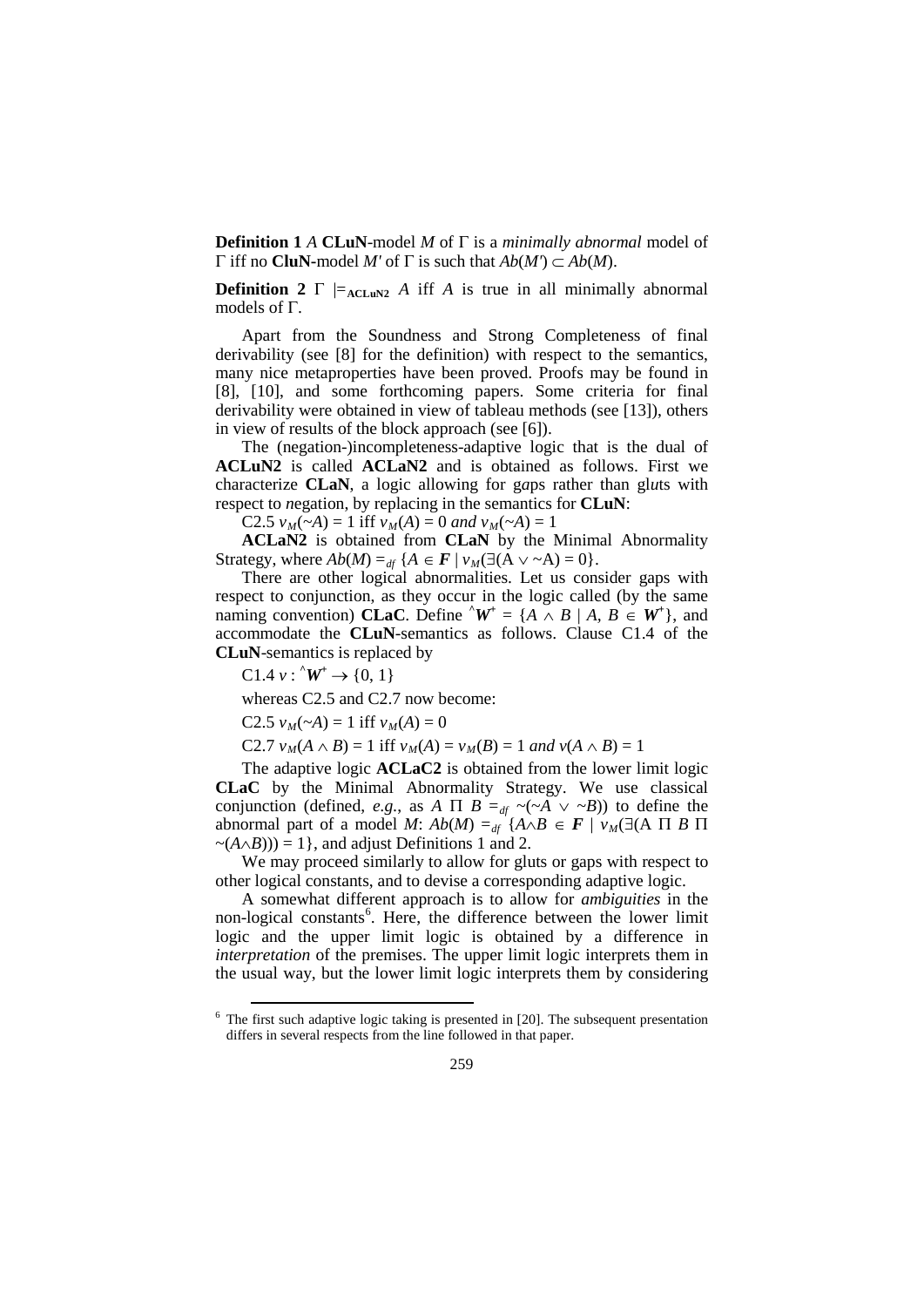*each* occurrence of a non-logical constant as having a different meaning. This is indicated by a different index (a superscripted number) that is attached to each such occurrence in both the premises and the purported conclusion. In preparation of Section 3, I briefly spell this out.

The language *L* is upgraded in the obvious way to accommodate the indexed non-logical constants. Let the result be  $L^I$ . Let  $C^I$  be the set of indexed individual constants. Let  $\Gamma^{\dagger}$  and  $A^{\dagger}$  be the results of attaching a different index to each occurrence of a non-logical constant in Γ∪{*A*}. For example  $((p \land \neg q) \supset \neg p)^{\dagger}$  and  $\neg p^{\dagger}$  might be  $((p^1 \land \neg q^1) \supset \neg p^2)$  and  $\sim p^3$  respectively. The lower limit logic, **CLA**, is defined by<sup>[7](#page-4-0)</sup>

 $\Gamma \models_{\text{CLA}} A$  iff  $\Gamma^{\dagger} \models_{\text{CL}} A^{\ddagger}$ 

Obviously (p∧q)  $\neq$ <sub>CLA</sub> p, as nothing warrants that  $v_M(p^1) = v_M(p^2)$ . However,  $\sim (p^1 \equiv p^2)$  counts as an *abnormality* with respect to the normal interpretation of the premises. For  $C$  the abnormalities are of the form  $-\alpha^i = \alpha^j$ , for *P<sup>r</sup>* they are of the form  $\sim ((\forall \alpha_1) \dots (\forall \alpha_r) (\pi^i \alpha_1 \dots \alpha_r \equiv \pi^i \alpha_1)$  $\ldots$   $\alpha_r$ )). Define *Ab*(*M*) accordingly. By selecting the minimally abnormal models of Γ, the adaptive logic **ACLA2** interprets the premises as normally (that is, unambiguously) as possible.

It is tempting to devise logics that are adaptive with respect to several kinds of abnormalities, for example with respect to inconsistency and incompleteness, or with respect to ambiguities and gluts with respect to the universal quantifier. Two brief remarks will clarify how this is done.

A logic that allows for both gluts and gaps with respect to, for example, negation – we call this logic **CLoN** – is obtained by replacing, in the **CLuN** semantics, clause C2.5 as follows:

 $C2.5 v_M(\sim) = v(\sim)$ 

 $\overline{a}$ 

With this clarified, the combination of any logical abnormalities is fairly obvious (and so is the definition of *Ab*(*M*)).

If we combine many abnormalities, the remaining classical connectives might not be functionally complete, which will hinder the definition of *Ab*(*M*). As I need to consider such a case in the subsequent section, I briefly discuss the matter. Let us again consider  ${A \in F}$  $v_M(\exists (A \land \sim A) = 1)$  and eliminate the "∃" and " $\land$ " from it. Suppose that  $x_1, \ldots, x_n$  are the variables that occur free in *A*. Let  $[A]$ <sup>o1</sup>,  $\ldots$ ,  $\ldots$ ,  $\ldots$ ,  $\ldots$  be the result of systematically replacing each  $x_i$  by some  $o_i \in C \cup O$ . To

<span id="page-4-0"></span><sup>7</sup> In all subsequent examples, I only consider the case where the *i*-th occurrence of some non-logical constant receives index *i*. All other ways of indexing obviously deliver isomorphic results, as long as the choice fulfils the above convention on  $\Gamma$ and  $A^{\ddagger}$ .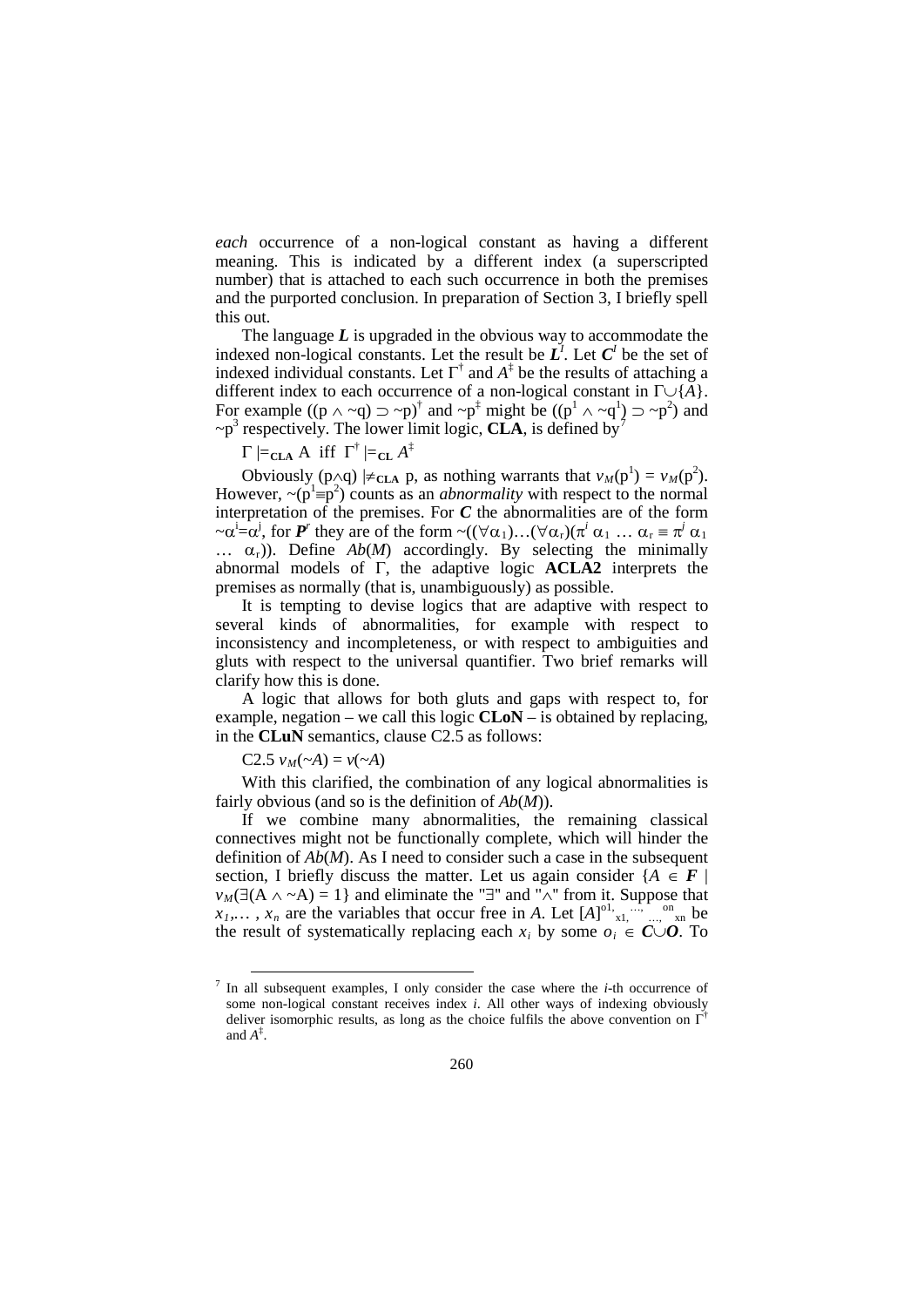avoid clutter, I henceforth write **x** for  $x_1$ , ...,  $x_n$  and **o** for  $o_1$ , ...,  $o_n$ . Remark that  $v_M(\exists (A \land \neg A) = 1$  iff there are **o** such that  $v_M([A]^\circ)_x$  =  $v_M([\sim A]^\circ)_x$  = 1<sup>[8](#page-5-0)</sup>. Proceeding thus, we may eliminate all 'auxiliary' logical constants from the definition of *Ab*(*M*).

### **3. The Empty Logic and Its Adaptive Extension**

Here I combine all kinds of abnormalities. The lower limit logic will be called **CL**∅. We start with **CLoX**, the logic that allows b*o*th gluts and gaps with respect to all logical constants. Where  $M=\langle D, v \rangle$  is a **CLoX**-model, *v* is defined by:

C1.1  $v: S \to \{0, 1\}$ 

 $\overline{a}$ 

 $C1.2$  *v* :  $C \cup O \rightarrow D$  (where  $D = \{v(\alpha) | \alpha \in C \cup O\}$ )

C1.3  $v: \mathbf{P}^r \to \wp(D^r)$  (the power set of the *r*-th Cartesian product of *D*)

C1.4  $v: {}^{=}\mathbf{W}^{+} \to \{0, 1\}$  $C1.5 \quad v : W^+ \to \{0, 1\}$  $C1.6 \quad v: \neg W^+ \to \{0, 1\}$  $C1.7 \quad v : \text{``}W^+ \rightarrow \{0, 1\}$  $C1.8 \quad v : {}^{\vee}W^+ \to \{0, 1\}$  $C1.9 \quad v: \overline{W}^+ \to \{0, 1\}$ C1.10  $v: {}^{\forall}W^{\dagger} \to \{0, 1\}$  $C1.11 \quad v: \exists W^+ \to \{0, 1\}$ The valuation function  $v_M$  determined by *M* is defined as follows: C2.1  $v_M : W^+ \to \{0, 1\}$ C2.2 where  $A \in S$ ,  $v_M(A) = v(A)$ ;  $v_M(\perp) = 0$ C2.3  $v_M(\pi' \alpha_1 ... \alpha_r) = 1$  iff  $\langle v(\alpha_1), ..., v(\alpha_r) \rangle \in v(\pi')$ C2.4  $v_M(\alpha = \beta) = 1$  iff  $v(\alpha = \beta)$ C2.5  $v_M(\sim)A = v(\sim)A$  $C2.6$   $v_M(A \supset B) = v(A \supset B)$ C2.7  $v_M(A \wedge B) = v(A \wedge B)$ C2.8  $v_M(A \vee B) = v(A \vee B)$ C2.9 *v*<sub>*M*</sub>(*A* ≡ *B*) = *v*(*A* ≡ *B*) C2.10  $v_M((\forall \alpha) A(\alpha)) = v((\forall \alpha) A(\alpha))$ C2.11  $v_M(\exists \alpha)A(\alpha) = v(\exists \alpha)A(\alpha)$ 

<span id="page-5-0"></span><sup>&</sup>lt;sup>8</sup> Obviously  $[\sim A]$ <sup>o</sup><sub>x</sub> =  $[\sim A]$ <sup>o</sup><sub>x</sub>. If expressions such as  $[A \supset B]$ <sup>o</sup><sub>x</sub> and  $[A]$ <sup>o</sup><sub>x</sub> are used in the same clause, **x** always refers to the variables free in the longest formula.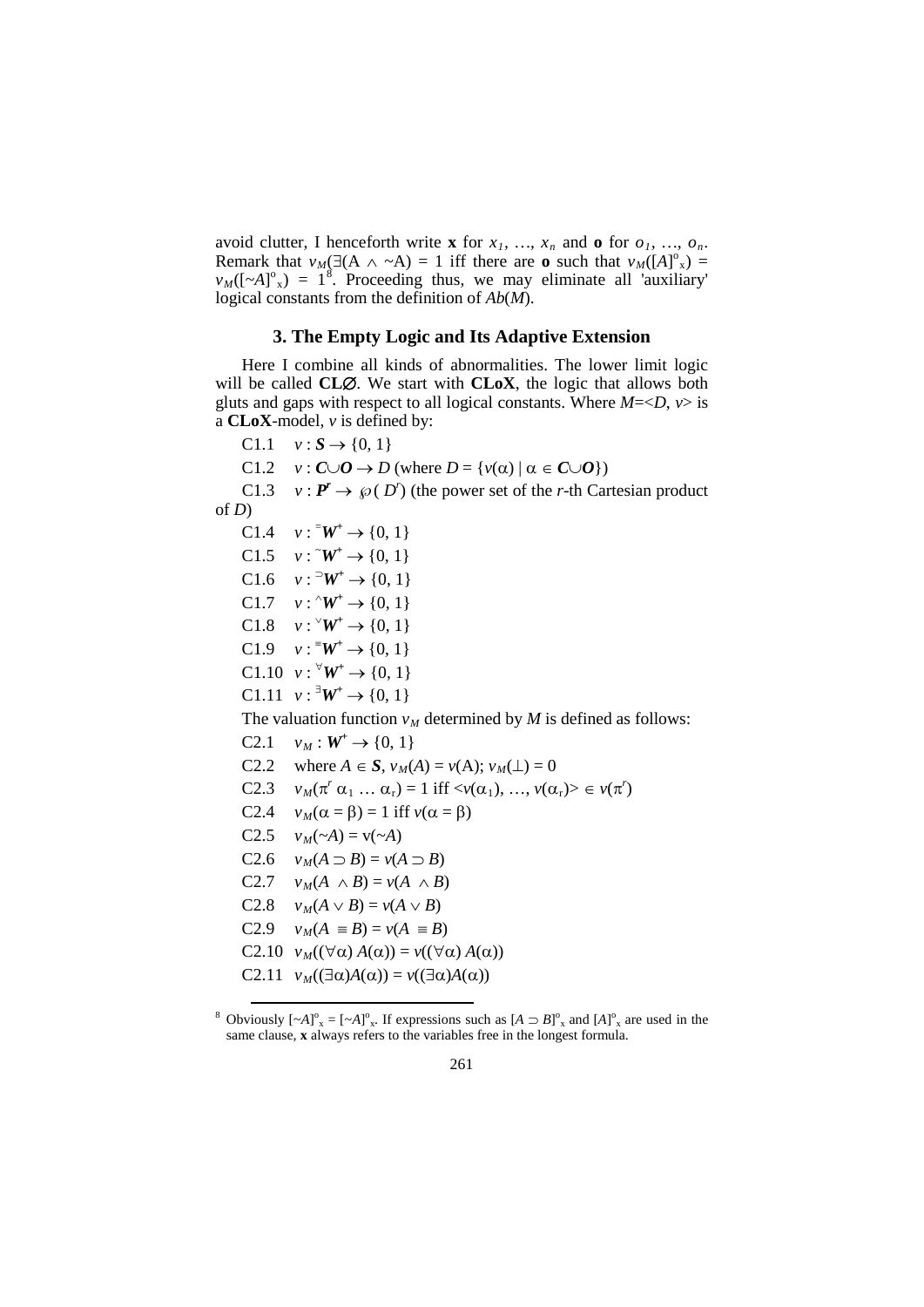Truth in a model, semantic consequence, and validity are defined as usual.

We now upgrade **CLoX** to **CL** $\varnothing$ . Let  $\Gamma^{\dagger}$  and  $A^{\dagger}$  be as in Section 2.

**Definition 3** Γ  $\models$ **CL** $\alpha$  *A* iff  $\Gamma^{\dagger} \models$ **CL** $\alpha$ **x**  $A^{\dagger}$ 

Γ |=**CL**<sup>∅</sup> *A* iff ⊥∈Γ. So, if we remove ⊥ from *L*, Γ |≠**CL**<sup>∅</sup> *A* for *all* Γ and *A*.

To formulate **ACL**∅**2**, obtained from **CL**∅ by the Minimal Abnormality strategy, I define *Ab*(*M*) as the union of the sets listed below (defined in terms of **CLoX**-models). I suppose throughout that *A*,  $B \in F$  and that each defining clause is preceded by: for some **o** ∈ *CI* ∪*O*.

 ${A \mid v_M([A]^o_x) = v_M([A]^o_x)},$  ${} | v\_M\(\[A \supset B\]^{\circ}\_x\) = v\_M\(\[A\]^{\circ}\_x\) = 1$  and  $v_M([B]^{\circ}_x) = 0},$  $\{| \nu\_M\(\[A \supset B\]^{\circ}\_x\) = 0 \text{ and } \nu\_M\(\[A\]^{\circ}\_x\) = 0 \},$  $\{| \nu\_M\(\[A \supset B\]^{\circ}\_x\) = 0 \text{ and } \nu\_M\(\[B\]^{\circ}\_x\) = 1 \},$  ${} \mid v\_M\(\[A \wedge B\]^{\circ}\_x\) = 0$  and  $v_M([A]^{\circ}_x) = v_M([B]^{\circ}_x) = 1}$ ,  $\{| v\_M\(\[A \wedge B\]^{\circ}\_x\) = 1 \text{ and } v\_M\(\[A\]^{\circ}\_x\) = 0 \},\$  $\{| \nu\_M\(\[A \wedge B\]^{\circ}\_x\) = 1 \text{ and } \nu\_M\(\[B\]^{\circ}\_x\) = 0 \},\$  $\{| v\_M\(\[A \vee B\]^{\circ}\_x\) = 1 \text{ and } v\_M\(\[A\]^{\circ}\_x\) = v\_M\(\[B\]^{\circ}\_x\) = 0 \},$  $\{< A \vee B, A> | \nu_M([A \vee B]^{\circ}_x) = 0 \text{ and } \nu_M([A]^{\circ}_x) = 1 \},$  $\{| \nu\_M\(\[A \vee B\]^{\circ}\_x\) = 0 \text{ and } \nu\_M\(\[B\]^{\circ}\_x\) = 1 \},$  ${| v\_M\(\[A \equiv B\]^{\circ}\_x\) \neq \(v\_M\(\[A\]^{\circ}\_x\) = v\_M\(\[B\]^{\circ}\_x\)\) }^9,$  ${| v\_M\(\[A \equiv B\]^{\circ}\_x\) \neq \(v\_M\(\[A\]^{\circ}\_x\) = v\_M\(\[B\]^{\circ}\_x\)\) }^9,$  ${| v\_M\(\[A \equiv B\]^{\circ}\_x\) \neq \(v\_M\(\[A\]^{\circ}\_x\) = v\_M\(\[B\]^{\circ}\_x\)\) }^9,$  $\{\langle \langle \forall \alpha \rangle A(\alpha), A(\beta) \rangle \mid \beta \in C^{\mathcal{I}}; v_M([\langle \forall \alpha \rangle A(\alpha)]^{\circ}_x) = 1 \text{ and } v_M([\mathcal{A}(\beta)]^{\circ}_x) = 1 \}$ 0},  $\{\langle \langle \forall \alpha \rangle A(\alpha), A(\beta) \rangle \mid \beta \in \mathbf{O}; v_M([\langle \forall \alpha \rangle A(\alpha)]^{\circ}_x) = 1 \text{ and } v_M([\mathbf{A}(\gamma)]^{\circ}_x) = 1 \text{ and } v_M([\mathbf{A}(\gamma)]^{\circ}_x) = 1 \text{ and } v_M([\mathbf{A}(\gamma)]^{\circ}_x) = 1 \text{ and } v_M([\mathbf{A}(\gamma)]^{\circ}_x) = 1 \text{ and } v_M([\mathbf{A}(\gamma)]^{\circ}_x) = 1 \text{ and } v_M([\mathbf{A}(\gamma)]^{\circ}_x) = 1 \text{ and } v_M([\mathbf{A}(\$  $0$  for some  $γ ∈ C<sup>I</sup> ∪ O$ ,  ${< (\forall \alpha) A(\alpha), A(\beta) > |\beta \in V; v_M([\forall \alpha) A(\alpha)]^{\circ}_x) = 0 \text{ and } v_M([A(\gamma)]^{\circ}_x) = 0}$ 1 for all γ ∈ *CI* ∪*O*},  $\{\langle \langle \exists \alpha \rangle A(\alpha), A(\beta) \rangle | \beta \in V; v_M([\exists \alpha) A(\alpha)]^{\circ}_x \rangle = 1 \text{ and } v_M([\{A(\gamma)\}]^{\circ}_x) = 0$ for all  $\gamma \in C^{\prime} \cup O$ ,  ${<} (\leq \exists \alpha) A(\alpha), A(\beta) > | \beta \in C^{\mathcal{I}}; v_M([(\exists \alpha) A(\alpha)]^{\circ}_x) = 0 \text{ and } v_M([A(\beta)]^{\circ}_x) =$ 1},  $\{\langle \exists \alpha \rangle A(\alpha), A(\beta) \rangle \mid \beta \in V; v_M([\exists \alpha) A(\alpha)]^{\circ}_x) = 0 \text{ and } v_M([\{A(\gamma)\}^{\circ}_x) = 1$ for some  $\gamma \in C^{\prime} \cup O$ ,

 $\overline{a}$ 

<span id="page-6-0"></span><sup>&</sup>lt;sup>9</sup> The condition obviously abbreviates that  $v_M([A \equiv B]^\circ)_x$  is 1 (respectively 0) whereas  $v_M([A]^\circ)_x$  is not (respectively is) identical to  $v_M([B]^\circ)_x$ . Similarly for "=" below.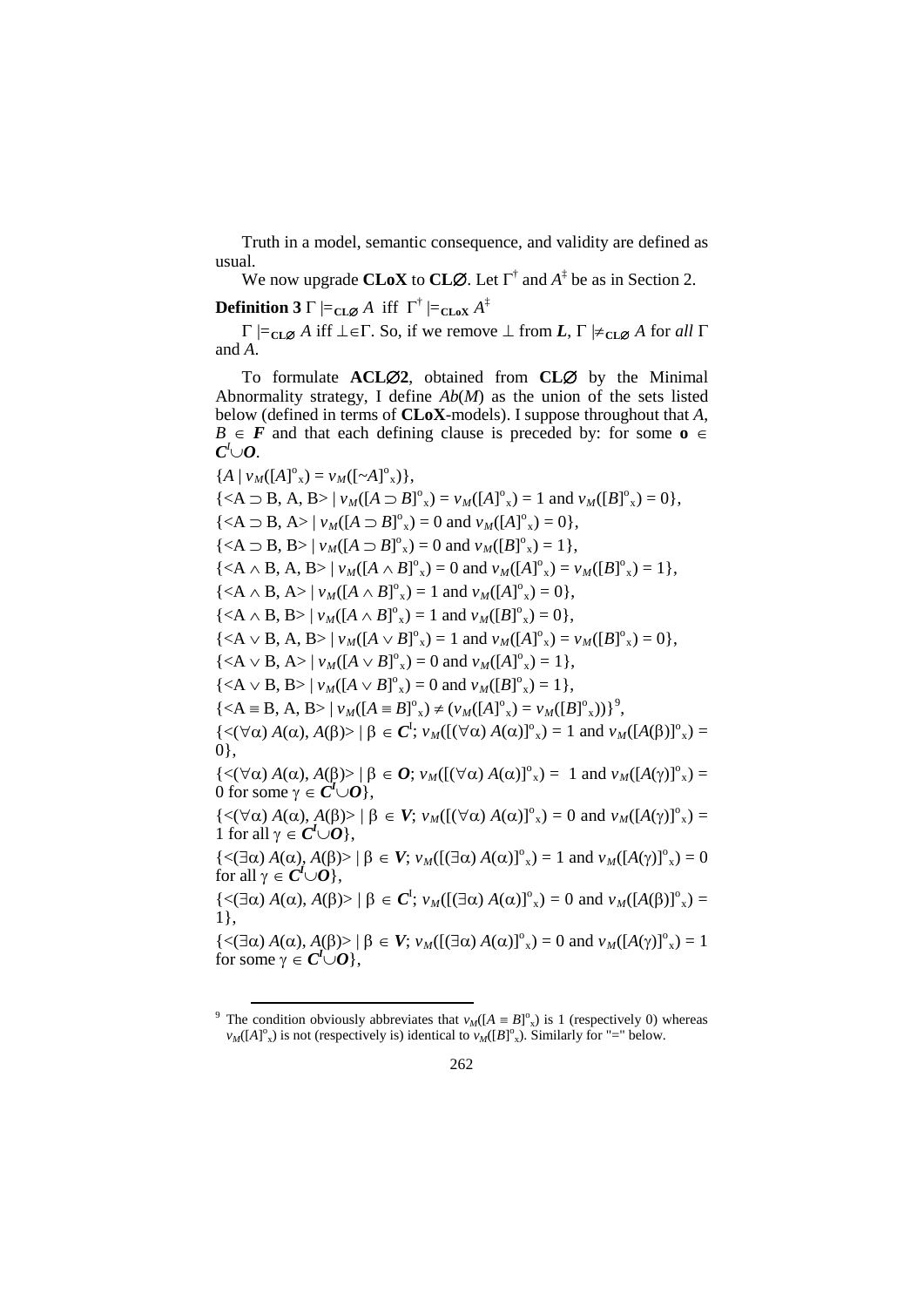$\{<\alpha, \beta>\mid \alpha, \beta \in C^{\mathsf{I}}; v_M(\alpha=\beta) \neq (v(\alpha)=v(\beta))\},\$ { $\langle \alpha, \beta \rangle \mid \alpha \in C^1$ ;  $\beta \in V$ ; for some  $\gamma \in C^1 \cup O$ ,  $v_M(\alpha = \gamma) \neq (v(\alpha) =$ *v*(γ))}, {< $\alpha$ ,  $\beta$  > |  $\alpha \in V$ ;  $\beta \in C^I$ ; for some  $\gamma \in C^I \cup O$ ,  $v_M(\gamma = \beta) \neq (v(\gamma) =$ *v*(β))}, { $<\alpha, \beta> |\alpha, \beta \in V$ ; for some  $\gamma, \delta \in C^{\mathcal{U}} \cup \mathcal{O}, \nu_M(\gamma = \delta) \neq (\nu(\gamma) = \nu(\delta))$ },  $\{ \langle A, i, j \rangle \mid A \in S \text{ and } v_M(A^i) \neq v_M(A^j) \},$  $\{<\alpha, i, j>|\alpha \in \mathbb{C} \text{ and } v(\alpha^i) \neq v(\alpha^j)\}\text{, and}$  $\{ \langle \pi, i, j \rangle \mid \pi \in \mathbf{P}^r \text{ and } v(\pi^i) \neq v(\pi^j) \},$ 

**Definition 4** *A* **CLoX**-model *M* of Γ† is a *minimally abnormal* model of Γ† iff no **CLoX**-model *M'* of Γ† is such that *Ab*(*M'*) ⊃ *Ab*(*M*).

**Definition 5**  $\Gamma$   $\models$   $\angle$ **A** $\angle$  **A** $\angle$  *A* $\angle$  *A* $\angle$  *A* $\angle$  *i* ff *A* $\angle$  *A* $\angle$  *i* s true in all minimally abnormal models of  $\Gamma^{\dagger}$ .

It is easily provable (compare [8]) that, if Γ has **CL**-models, then the minimally abnormal models of  $\Gamma^{\dagger}$  are those in which all logical constants as well as all occurrences of non-logical constants behave normally. Hence:

 $\Gamma \models_{\text{ALQ2}} A$  iff  $\Gamma \models_{\text{CL}} A$ .

If Γ has *no* **CL**-models, then (except for border cases) the minimally abnormal models of Γ† are a proper subset of the **CLoX**models of Γ† . In this case, **ACL**∅**2** still delivers a minimally abnormal interpretation of Γ: all **CL**-consequences of Γ, except for those that do not follow from Γ in view of the disjunctions of abnormalities that are verified by *all* **CLox**-models of Γ† .

I leave it to the reader to check the following properties of **ACL**∅**2**:

$$
p, \neg p \not\models_{\text{ACL}\varnothing 2} q
$$
  
\n
$$
p \land q, \neg p \not\models_{\text{ACL}\varnothing 2} q
$$
  
\n
$$
p \land \neg r, \neg p \land (q \supset r) \not\models_{\text{ACL}\varnothing 2} \neg q
$$
  
\n
$$
\forall x (Px \supset Qx), Pa, \neg Qa, Pb, \neg Qc \not\models_{\text{ACL}\varnothing 2} Qb \land \neg Pc
$$

Remark that  $p$ ,  $\neg p$   $\not\models$  ACL $\emptyset$ 2  $p$  and  $p$ ,  $\neg p$   $\not\models$  ACL $\emptyset$ 2  $\neg p$ . Some of the minimally abnormal interpretations of the premises requires the nonlogical constant (represented here by the propositional letter) *p* to behave ambiguously: the truth-value of  $p<sup>1</sup>$  is different from that of  $p<sup>2</sup>$ . So, the truth-value  $p^3$  is bound to agree with that of either  $p^1$  or  $p^2$ . As the same reasoning applies to the other non-logical constants, one easily proves the remarkable:

**Theorem 1** For all  $\Gamma$ , Cn  $_{\text{ACLØ2}}(\Gamma)$  is consistent.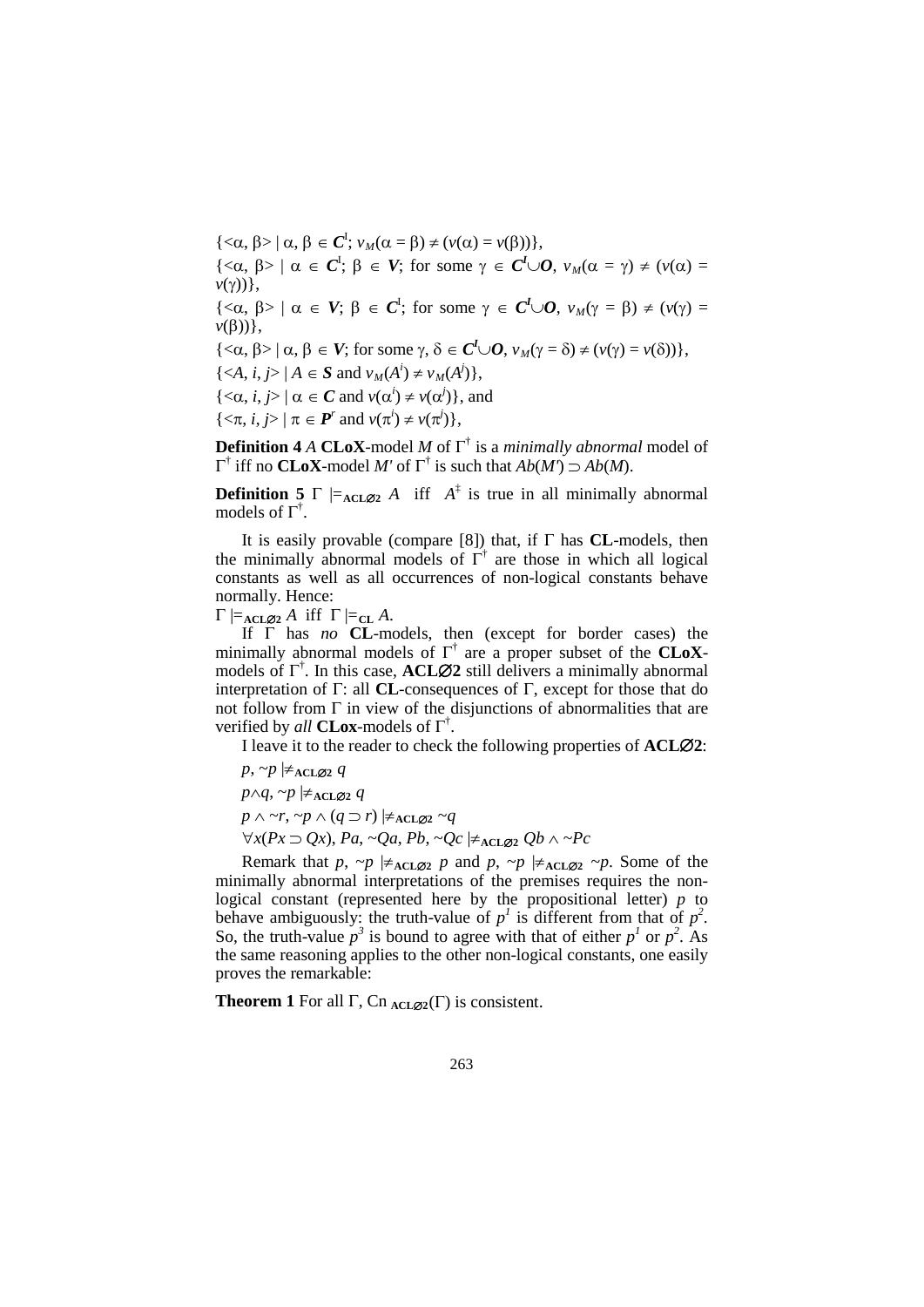#### **4. In Conclusion**

As promised, **ACL** $\varnothing$ **2** is a universally abnormality-adaptive logic. Allowing all kinds of abnormalities in the premises, it still interpretats them "as normal as possible". The latter expression has (as always) a specific meaning. But this meaning is an interesting one: whatever is consistently derivable from the premises. As one cannot determine beforehand which abnormalities will or may occur in the theory, one cannot justify beforehand the choice of an abnormality-adaptive logic. **ACL**∅**2** removes this weakness.

Let me remind the reader that the aim of abnormality-adaptive logics is not offer the `final' interpretation of the premises. Logical abnormalities will have to be ruled out; defective theories have to be replaced. This replacement is not a matter of logic, but it *requires* the logical analysis of the defective theory. *This* is what an adaptive logic should provide, and this is what **ACL**∅**2** actually does provide for a very broad set of contexts.

#### **REFERENCES**

- 1. *D. Batens*. Dynamic dialectical logics as a tool to deal with and partly eliminate unexpected inconsistencies. In J. Hintikka and F. Vandamme, editors, The Logic of Discovery and the Logic of Discourse, pages 263- 271. Plenum Press, New York, 1985.
- 2. *D. Batens*. Dialectical dynamics within formal logics. Logique et Analyse, 114:161-173, 1986.
- 3. *D. Batens*. Static and dynamic paraconsistent logics and their use in expert systems. CC-AI, 3:33-50, 1986.
- 4. *D. Batens*. Dynamic dialectical logics. In G. Priest, R. Routley, and J. Norman, editors, Paraconsistent Logic. Essays on the Inconsistent, pages 187-217. Philosophia Verlag, München, 1989.
- 5. *D. Batens*. Inconsistency-adaptive logics and the foundation of nonmonotonic logics. Logique et Analyse, 145:57-94, 1994. Appeared 1996.
- 6. *D. Batens*. Blocks. The clue to dynamic aspects of logic. Logique et Analyse, 150-152:285-328, 1995. Appeared 1997.
- 7. *D. Batens*. Functioning and teachings of adaptive logics. In J. Van Benthem, F. H. Van Eemeren, R. Grootendorst, and F. Veltman, editors, Logic and Argumentation, pages 241-254. North-Holland, Amsterdam, 1996.
- 8. *D. Batens*. Inconsistency-adaptive logics. In E. Orłowska, editor, Logic at Work. Esays Dedicated to the Memory of Helena Rasiowa, pages 445- 472. Physica Verlag (Springer), Heidelberg, New York, 1999.
- 9. *D. Batens*. Zero logic adding up to classical logic. Logical Studies, 2:15, 1999. (Electronic Journal: http://www.logic.ru/LogStud/02/LS2.html ).